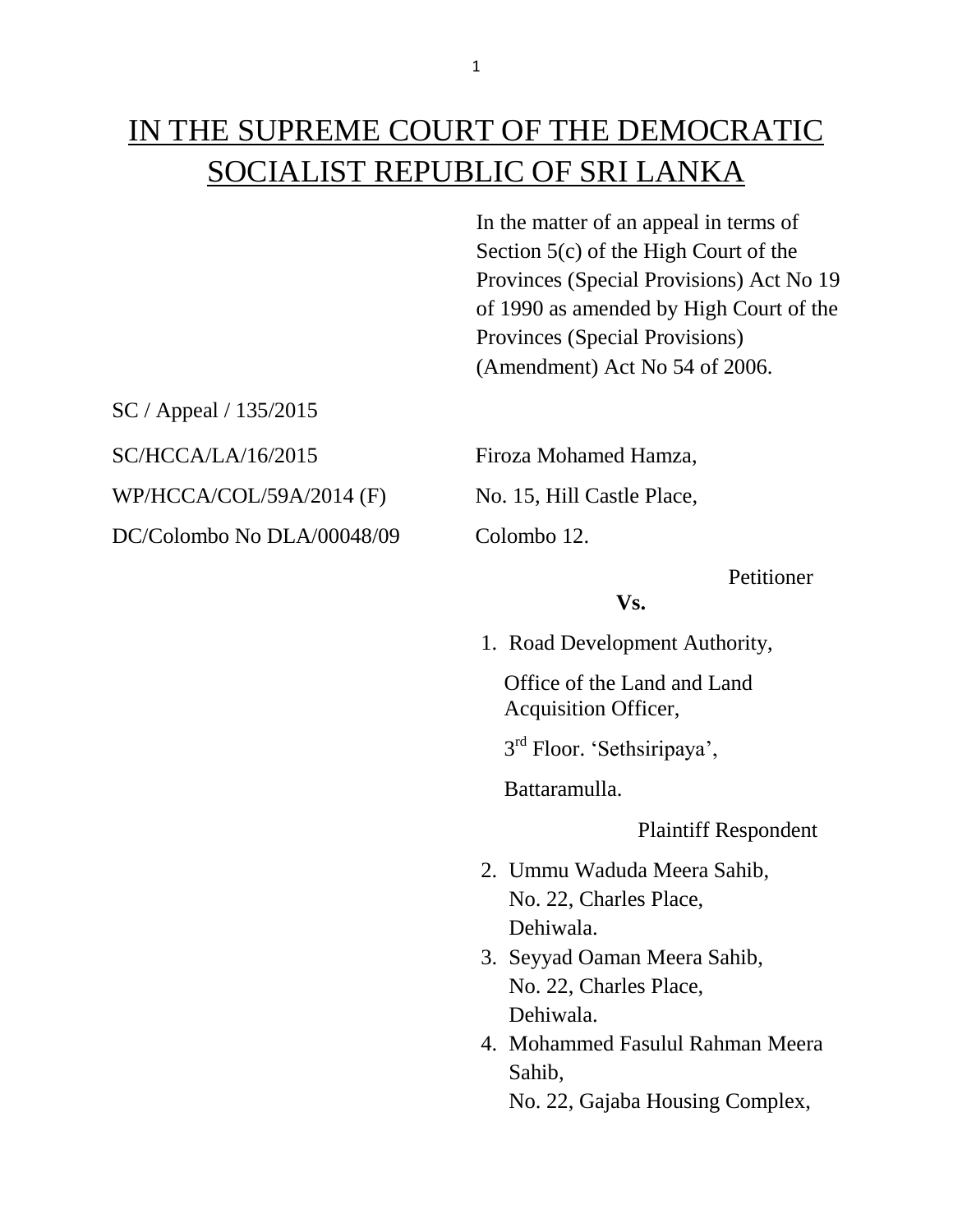2<sup>nd</sup> Lane, Kolonnawa.

- 5. Riyazur Rahman Meera Sahib, No. 24, Farm Road, Maatakkuliya, Colombo 15.
- 6. Siththy Navasiya Mohammed Rauf, No. 22, Charles Place, Dehiwala.

#### AND BETWEEN

Firoza Mohamed Hamza,

No. 15, Hill Castle Place,

Colombo 12.

Petitioner-Petitioner

#### **Vs.**

1. Road Development Authority,

 Office of the Land and Land Acquisition Officer,

3 rd Floor. 'Sethsiripaya',

Battaramulla.

Plaintiff Respondent-Respondent

- 2. Ummu Waduda Meera Sahib, No. 22, Charles Place, Dehiwala.
- 3. Seyyad Oaman Meera Sahib, No. 22, Charles Place, Dehiwala.
- 4. Mohammed Fasulul Rahman Meera Sahib,

No. 22, Gajaba Housing Complex,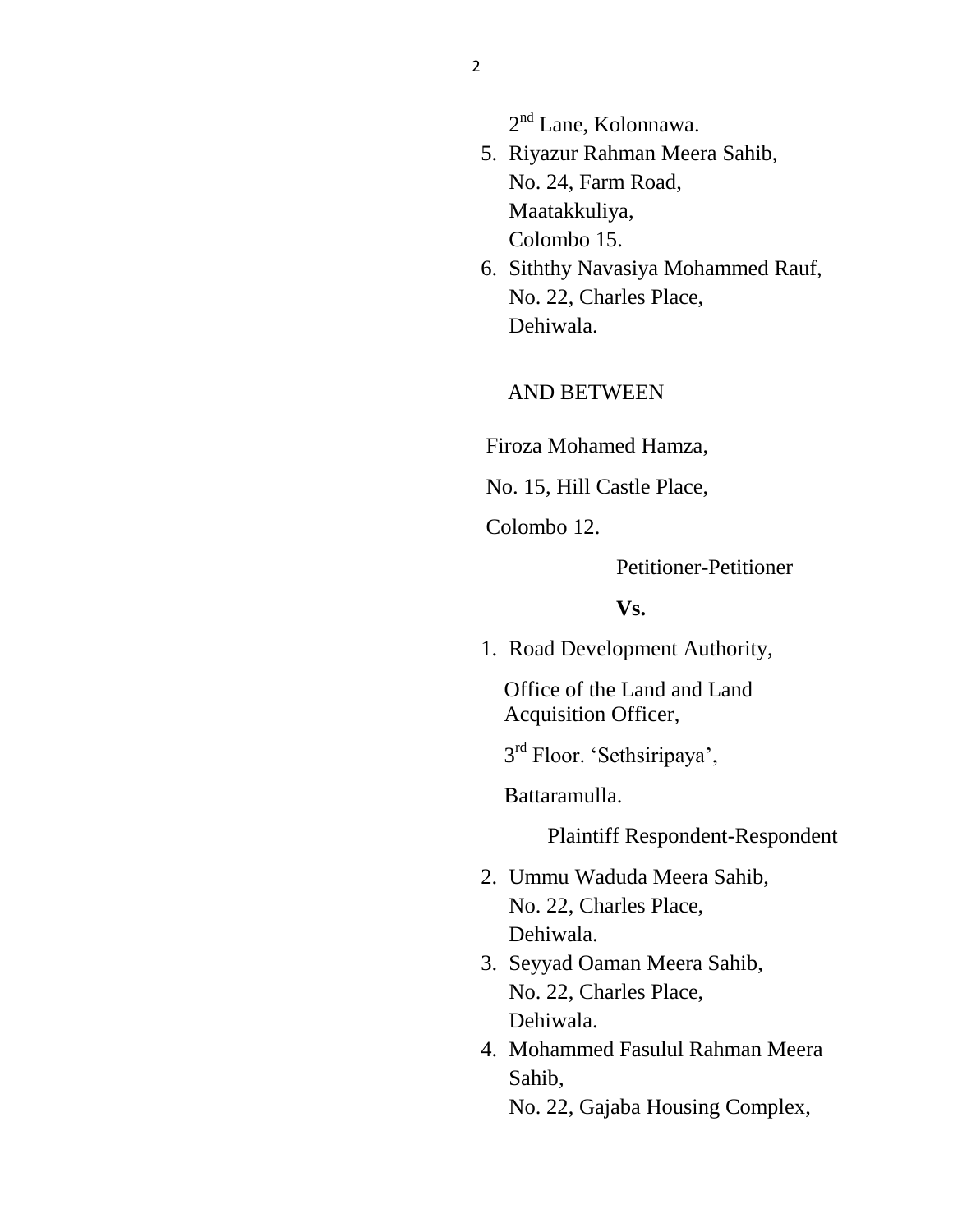2<sup>nd</sup> Lane, Kolonnawa.

- 5. Riyazur Rahman Meera Sahib, No. 24, Farm Road, Maatakkuliya, Colombo 15.
- 6. Siththy Navasiya Mohammed Rauf, No. 22, Charles Place, Dehiwala.

Respondent-Respondents

#### **AND NOW BETWEEN**

Firoza Mohamed Hamza,

No. 15, Hill Castle Place,

Colombo 12.

Petitioner-Petitioner Appellant

**Vs.**

1. Road Development Authority,

 Office of the Land and Land Acquisition Officer,

3 rd Floor. 'Sethsiripaya',

Battaramulla.

 Plaintiff Respondent Respondent-Respondent

- 2. Ummu Waduda Meera Sahib, No. 22, Charles Place, Dehiwala.
- 3. Seyyad Oaman Meera Sahib, No. 22, Charles Place, Dehiwala.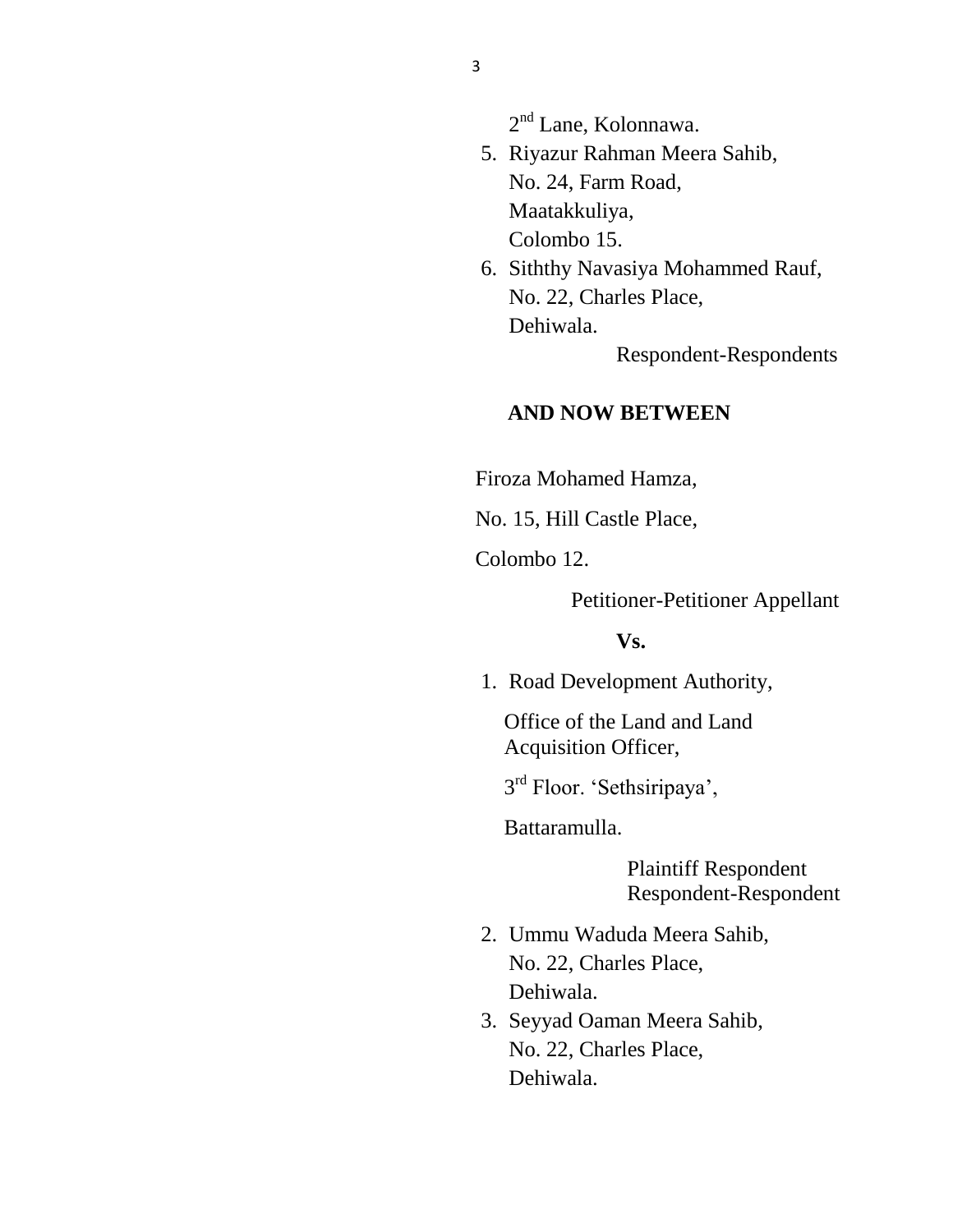|                        |                      | 4. Mohammed Fasulul Rahman Meera<br>Sahib,                           |
|------------------------|----------------------|----------------------------------------------------------------------|
|                        |                      | No. 22, Gajaba Housing Complex,<br>$2nd$ Lane, Kolonnawa.            |
|                        |                      | 5. Riyazur Rahman Meera Sahib,                                       |
|                        |                      | No. 24, Farm Road,                                                   |
|                        |                      | Maatakkuliya,                                                        |
|                        |                      | Colombo 15.                                                          |
|                        |                      | 6. Siththy Navasiya Mohammed Rauf,                                   |
|                        |                      | No. 22, Charles Place,                                               |
|                        |                      | Dehiwala.                                                            |
|                        |                      | Respondent-Respondent-                                               |
|                        |                      | Respondents                                                          |
| <b>BEFORE</b>          |                      | SISIRA J DE ABREW, J.                                                |
|                        |                      | UPALY ABEYRATHNE, J.                                                 |
|                        |                      | ANIL GOONARATNE, J.                                                  |
| <b>COUNSEL</b>         | $\ddot{\phantom{a}}$ | Faiz Musthapa PC with Hussain Ahamed for<br>the Petitioner Appellant |
|                        |                      | Mrs. Ashoka Siriwardena for the Plaintiff<br>Respondent-Respondent   |
| WRITTEN SUBMISSION ON: |                      | 27.11.2015 Petitioner-Petitioner Appellant.                          |
|                        |                      |                                                                      |
| <b>ARGUED ON</b>       |                      | 23.09.2016                                                           |
| <b>DECIDED ON</b>      |                      | 15.06.2017                                                           |

# UPALY ABEYRATHNE, J.

The Director (land) of the Road Development Authority,  $3<sup>rd</sup>$  Floor, Sethsiripaya, Battaramulla, has instituted the said action bearing No DLA/00048/9

4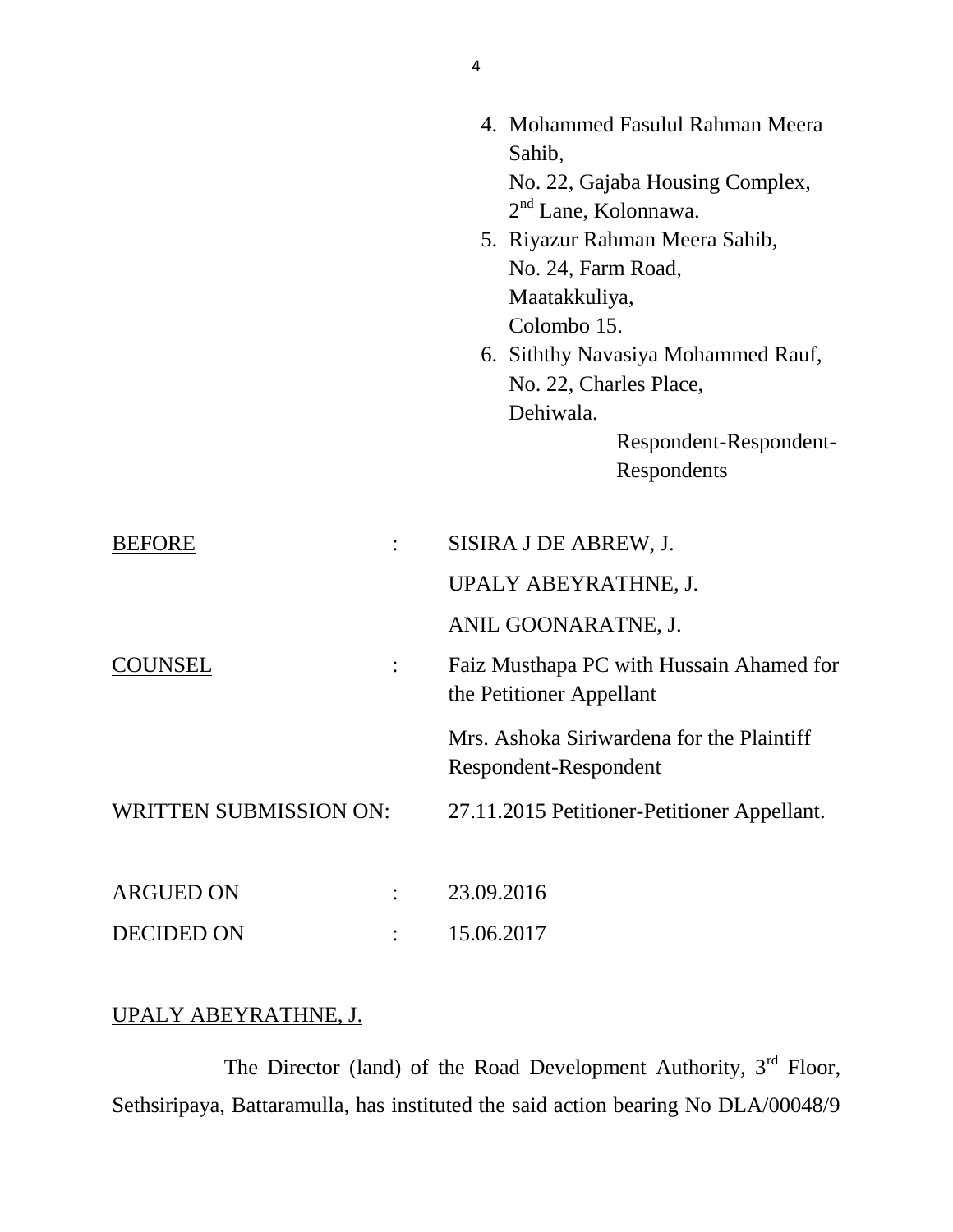in the District Court of Colombo. According to the Journal Entry 01, the Director (land) being the plaintiff has sought to issue a Deposit Note enabling him to deposit a sum of Rs. 5,775,000/- to the credit of the case. Said Journal Entry indicates that the said application has been made upon a letter of the Acquiring Officer, Land, bearing No RDA/LA/CO/MAT/8917/2 dated 30.07.2009. The said letter of the Acquiring Officer has not been produced with the appeal to this court by the Petitioner-Petitioner Appellant (hereinafter referred to as the Appellant). As seen from Journal Entry No 3 a sum of Rs.5775/- had been deposited in the National Savings Bank, Pettah Branch. The Appellant has not produced the letter referred to in J.E. 3, with the appeal to this court in order to ascertain whether the amount sought to be deposited had been deposited to the credit of the case.

According to the Appellant (the Petitioner-Petitioner Appellant) of the present appeal to this court, has made an application to the District Court of Colombo, by way of a petition dated  $14<sup>th</sup>$  May 2013, supported with an affidavit seeking an order to release the said amount of Rs 5.775,000/- to the Appellant and to  $2<sup>nd</sup>$  to  $6<sup>th</sup>$  Respondent-Respondent Respondents (hereinafter referred to as the Respondents) in proportion to the shares allocated to them by a final decree in a partition case bearing No. 18813/P, as prayed for in prayer (a) to the said petition.

It is seen from the proceedings of the case that an inquiry has been held in to the said application of the Appellant. The  $2<sup>nd</sup>$  to  $6<sup>th</sup>$  Respondents were absent and unrepresented at the said inquiry. After hearing the evidence of the Appellant and Surveyor and Court Commissioner J. G. Kammanangoda, the learned District Judge by order dated 30.04.2014, has dismissed the Application of the Appellant. The appellant has preferred an appeal from the said order to the High Court of Civil Appeal holden at Colombo, and the High Court has dismissed the said appeal. The present appeal is from the said order dated 01.12.2014.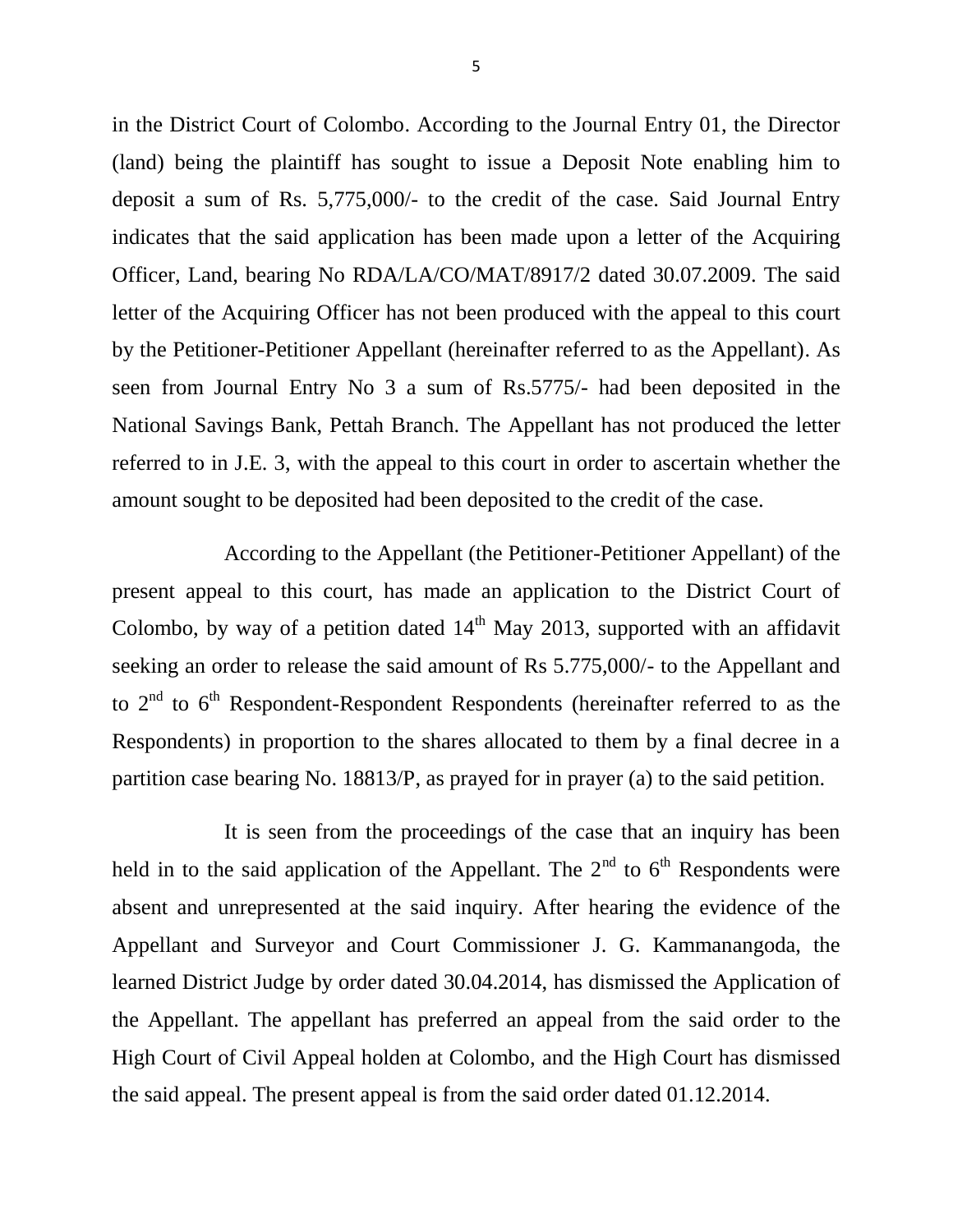This court has granted leave on the questions set out in paragraph 13 (a) and (b) of the petition filed on 08.01.2015. At the hearing, the learned President Counsel for the Appellant submitted that according to the final decree in partition case No. 18813/P of the District Court of Colombo, lot 7 in final partition plan bearing No. 2904 dated 25.10.2003 was allocated as an allotment of land earmarked for acquisition by the State for road widening and the said allotment was allocated in common to the Petitioner and the  $2<sup>nd</sup>$  to  $6<sup>th</sup>$  Respondents and a sum of Rs 5,775,000/- as compensation awarded for the said Lot 7 that was acquired. In the said premise, the learned President Counsel further submitted that the issue to be decided by this court is whether the soil rights and ownership of the said lot 7 acquired by the state, remain with the Petitioner and the  $2<sup>nd</sup>$  to  $6<sup>th</sup>$  Respondents and as such they are entitled to the compensation proportionately for the said lot 7 which is now deposited to the credit of the case.

As I have noted above the compensation deposited to the credit of this case has been made by the Plaintiff Respondent in terms of Section 33 of the Land Acquisition Act No. 09 of 1950. According to Section 33 the compensation shall be deposited in relevant District Court or Primary Court under the following circumstances, Namely;

- a. The person to whom any compensation for the acquisition of a land or a servitude under the Act is payable declines to receive it when it is tendered to him,
- b. When the person is dead,
- c. When the person cannot be found after diligent search,
- d. Where no person entitled to any compensation for the acquisition of a land or servitude is known.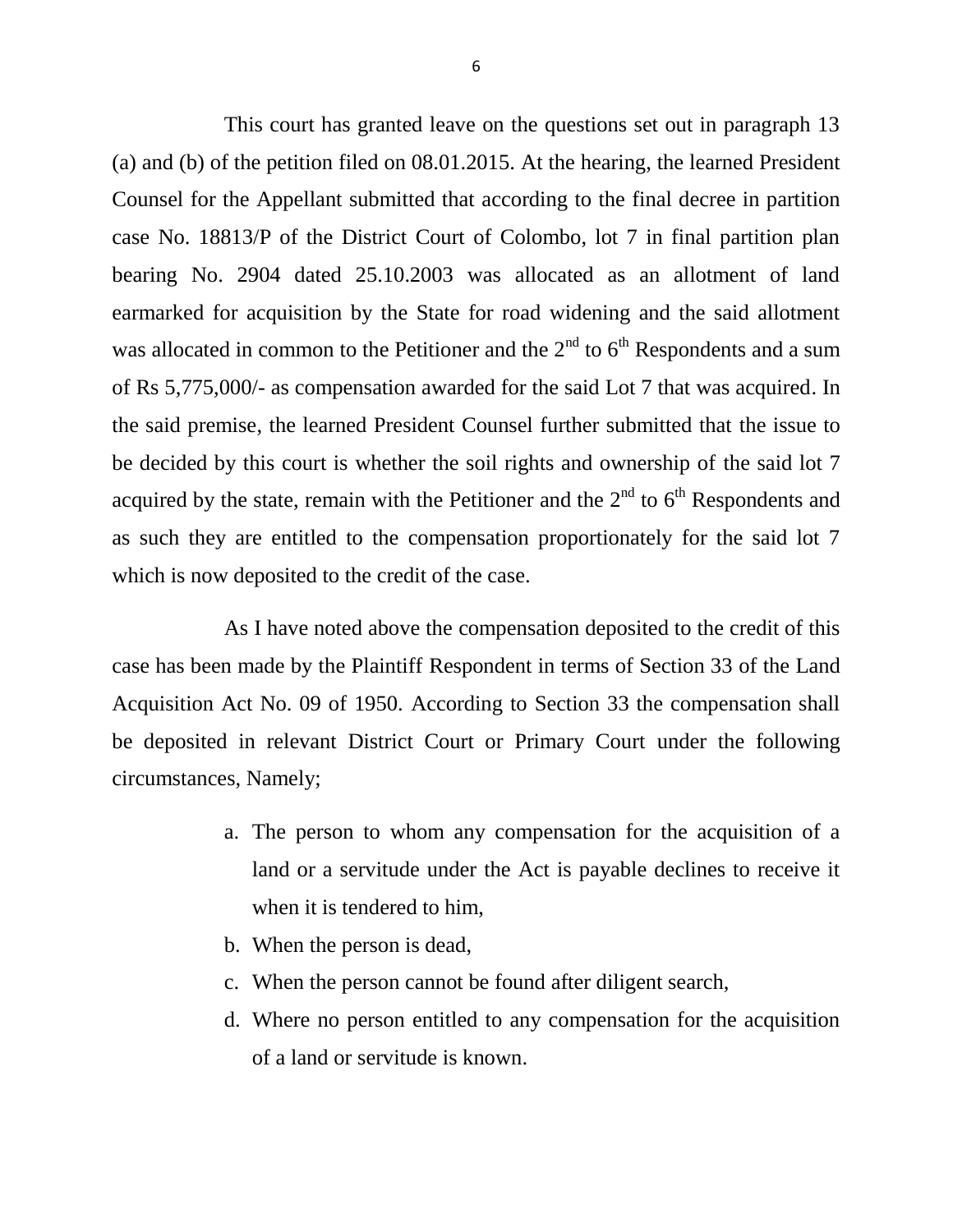In terms of Section 33 a notice of the payment of any sum to court as provided in the said Section shall be published in the gazette and in at least one Sinhala daily newspaper, one Tamil daily newspaper and one daily English newspaper. The appellant has averred that pursuant to a notice appearing in the newspaper he made the said application in the said case No DLA/00048/9, in terms of Section 33 of the Land Acquisition Act.

According to the documentation at pages 57 to 63 of the brief, the Land Acquiring Officer has held an inquiry in to an application made by 04 Claimants claiming the said compensation, and, has made an order in terms of Section 9 and 10 of the said Act. The caption of the said case bearing No DLA/00048/9 manifests that the said four Claimants have not made any claim before the District Court. The proceedings of the said inquiry at page 59 of the brief, indicate that the said four persons, namely, Mohamed Azver Mohamed Amshad, Mohamed Azver Mohamed Afthab, Mohamed Junaid Mohamed Azver and Zeenathul Munavara Azver have preferred their claims on the basis that they are the owners of Lots 1, 2, 5 and 3 respectively, depicted in the said final partition plan bearing No 2904.

Also, it is clear from the evidence of the Appellant that the said four Claimants have claimed the compensation awarded for said lot 7 on the basis that they had become the owners of said lots 1, 2, 5 and 3 by the deeds of transfers bearing No. 1754 of  $02^{nd}$  May 2005, No 108 of  $02^{nd}$  May, 2005 and No 109 of  $02^{nd}$ May, 2005, respectively. It is also an important fact to be noted that the Land Acquiring Officer, at the end of the inquiry in to the said application made by the said four claimants, has refused the said claim for compensation. But the said four claimants, in terms of Section 10(2) of the said Act, had not made an application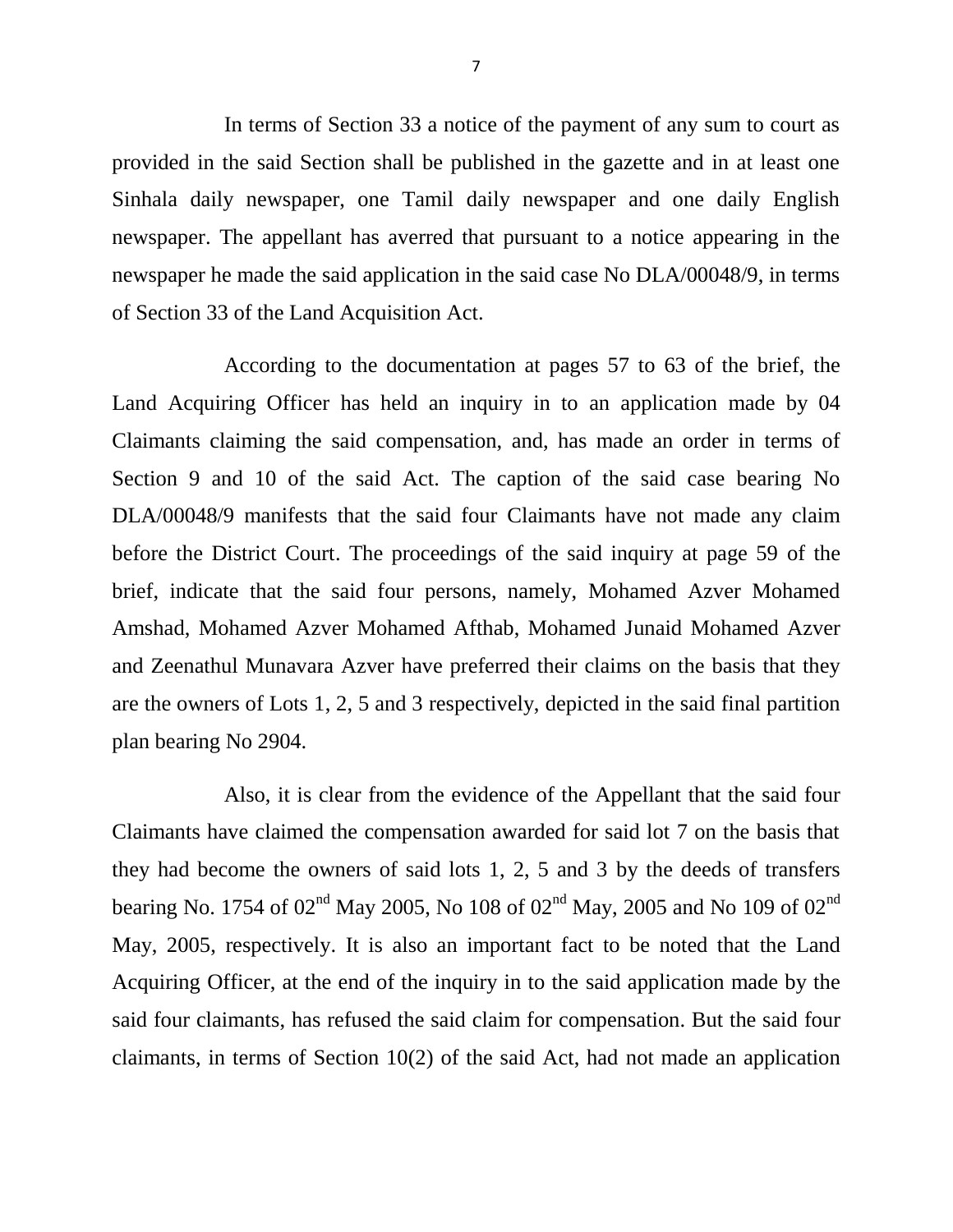within fourteen days to the Land Acquiring Officer for a reference of the claim for determination by the District Court.

The Appellant and the  $2<sup>nd</sup>$  to  $6<sup>th</sup>$  Respondent have claimed the said compensation on the basis of the said final decree entered in the partition case bearing No. 18813/P of the District Court of Colombo wherein lot 7 in the said final partition plan bearing No. 2904 dated 25.10.2003 had been allocated as an allotment of land earmarked for acquisition by the State for road widening and the said allotment had been allocated in common to the Petitioner and the  $2<sup>nd</sup>$  to  $6<sup>th</sup>$ Respondents. The Appellant in his evidence has admitted the execution of the said deeds of transfer bearing Nos. 1754, 108 and 109. It is clearly seen that the said 03 deeds had been executed in consequent to the said final partition decree entered in the case bearing No 18813/P.

It was the contention of the learned President Counsel that a servitude is a *res incorporalis*, and may be defined as a proprietary right vested in a definite person or annexed to the ownership of a definite piece of land, overland or other property belonging to another person, and limiting the enjoyment by that person of his property in a definite manner. Lot 7 falls into such a category and certain persons enjoy a right to use lot 7 as a roadway. But however, the soil rights and ownership remains with owners of lot 7, who are the Petitioner and  $2<sup>nd</sup>$  to  $6<sup>th</sup>$ Respondents.

I now consider the said circumstances. It is clearly stated in the said three deeds bearing Nos. 1754, 108 and 109 that the transferees are entitled to "the right to use the road reservations marked over Lot 6 and 7 depicted in the said final partition plan bearing No 2904" and nothing more. Hence the said 3 deeds have to be construed according to its terms.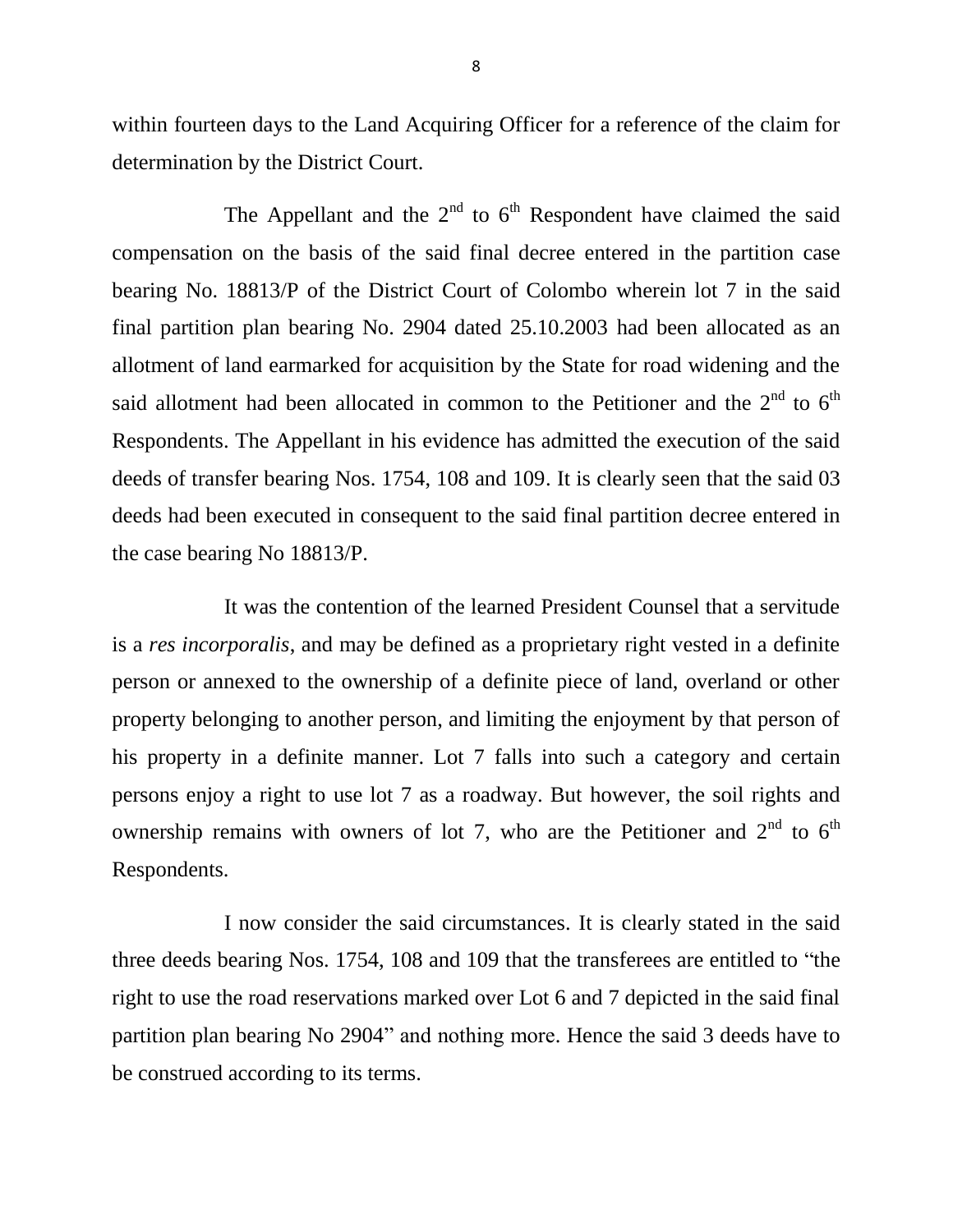It must be noted that Servitudes are real rights that are "carved out of the full *dominium* of the owner" and confer benefit to another, either by affording him the power of use and enjoyment, or else by requiring the owner to refrain from exercising his entitlement. Conversely, the notion of servitude implies that the property serves either another property or another person, and that the *dominium* of the owner of the servient or burdened property must be diminished by the servitude. One cannot, by definition, have a servitude on one's own property (*[nemini res sua servit](https://en.wikipedia.org/w/index.php?title=Nemini_res_sua_servit&action=edit&redlink=1)*), because a servitude can only be a limited real right in the property of another.

The holder of the servitude has priority, in principle, as regards the exercise of the particular entitlement covered by the servitude. The servient owner may exercise all the usual rights of ownership, but he may not impair the rights of the servitude holder, and hence may not exercise those rights which are inconsistent with the servitude, or grant further servitudes that would infringe on the existing servitude.

R. W. Lee in his 'AN INTRODUCTION TO ROMAN-DUTCH LAW' ( $5<sup>th</sup>$  Edition) at page 164 state thus; "A real servitude is a fragment of the ownership of an immovable detached from the residue of ownership and vested in the owner of an adjoining immovable as accessary to such ownership and for the advantage of such immovable. Though ownership is thus divided and vested in two persons, the detached fragment is, as a rule, relatively insignificant in comparison with that remains. It seems natural, therefore, to speak of the person to whom the residue belongs as owner of the land, while the person in whom the detached right is vested is said to have a *jus in re aliena*."

The rights and duties of the dominant and servient owners depend primarily on the terms of the agreement that constitutes the servitude. That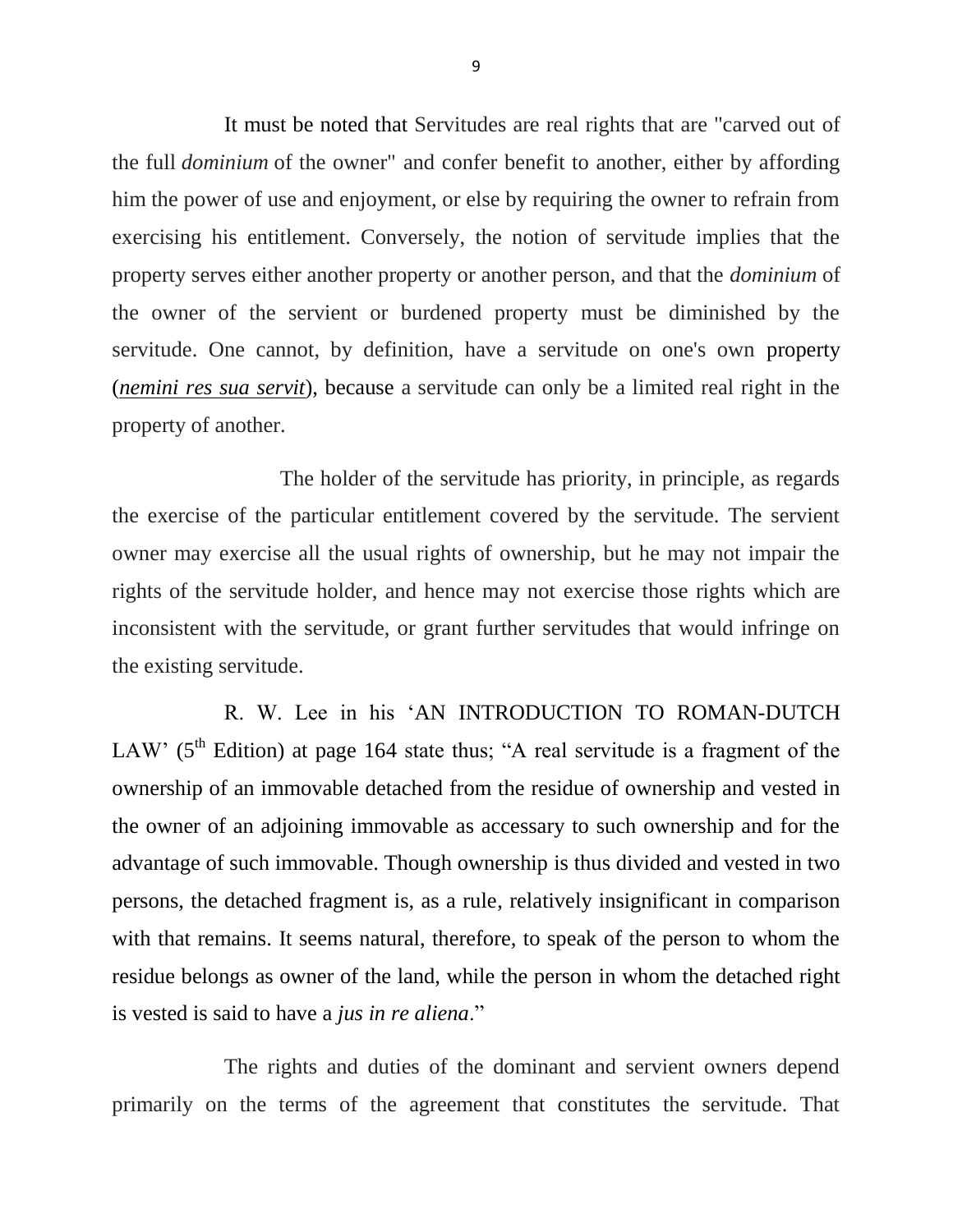agreement is construed strictly, and in a manner which is least burdensome for the servient owner. The dominant owner must exercise his rights *civiliter modo*, with due regard, that is, to the rights of the servient owner. Either party may approach the courts for a declaration of rights. Specific duties may be enforced by way of interdict, and damages may be awarded by a court where either party has exceeded the terms of the servitude and has suffered patrimonial loss.

"The servitude holder is entitled in principle to unrestricted enjoyment of the servitude, thus limiting the owner's exercise of powers of ownership to those that are not inconsistent with the servitude. However, the servitude holder must exercise the servitude *civiliter modo,* namely in a civilized, considerate manner, causing as little inconvenience as possible to the owner of the servient land and may not increase the burden on the servient land beyond the express or implied terms of the servitude" Wille's Principles of South African Law (Ninth Edition) 593.

In De Kock Vs Hanel & Others 1999 (1) SA 994 the court observed that "Utility is a requirement only for the constitution of a praedial servitude and not for its continued existence is unacceptable. Once a servitude is no longer of use for the exploitation of the dominant tenement, the servitude ceases to exist".

"The owner of land or a moveable may approach court for a declaration of rights, if a person who apparently has no rights asserts a servitude over the land or movable, or if the holder of a servitude acts in excess of his or her rights. Such a plea can be coupled with a mandatory or prohibitory interdict and, in suitable case, with a delictual claim for damages". Wille's Principles of South African Law (Ninth Edition) 616.

"If a person unlawfully claims a servitude over land or claims greater rights under the servitude than it actually comprises, the owner of land may bring